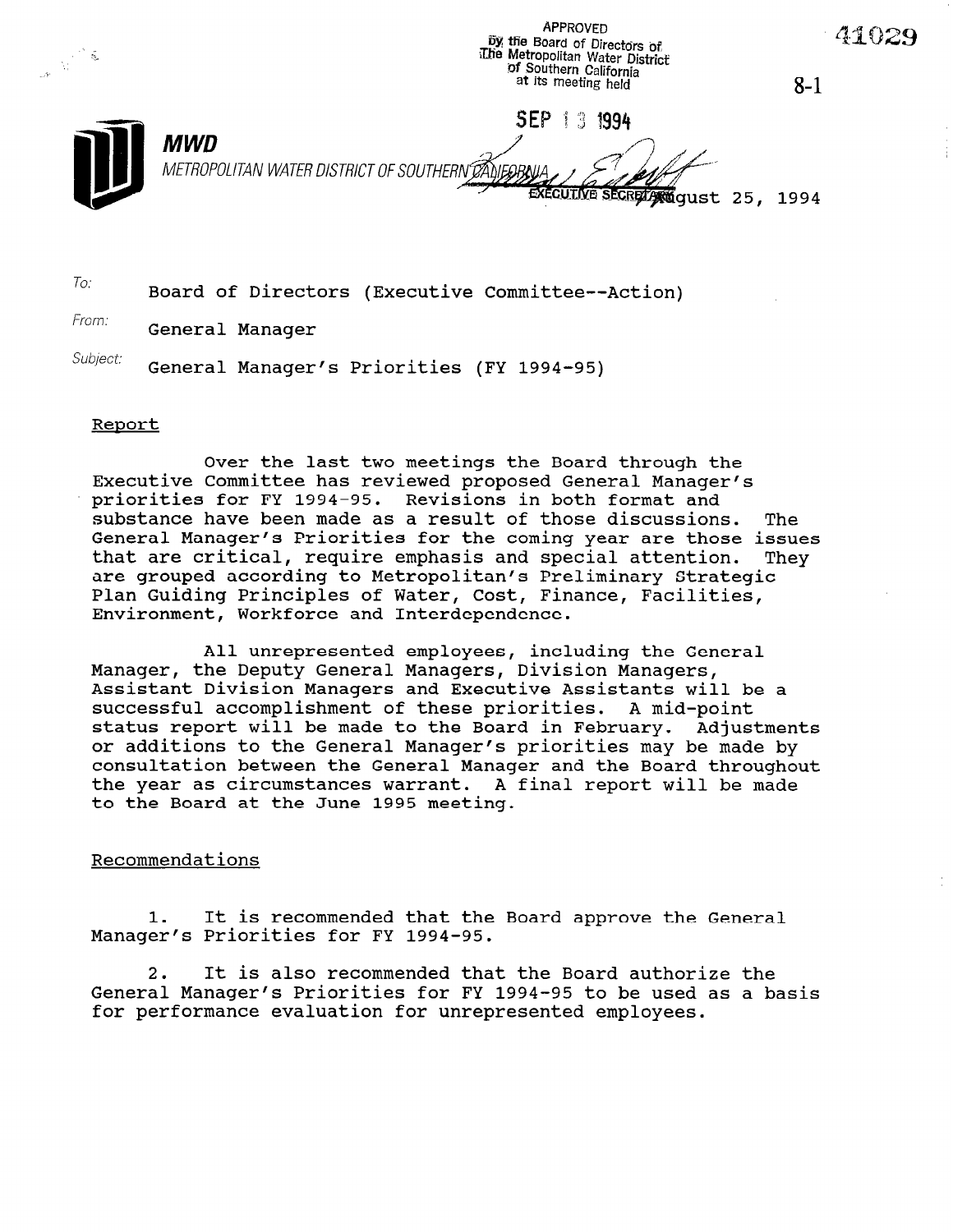Board of Directors -2- August 25, 1994

3. It is further recommended that the General Manager bring a status report to the Board in February 1995 that will include progress to date and any adjustments or additions to the priorities and a final report to the Board in June 1995.

> John R. Wodraska General Manager

 $\mathcal{A}$  $\sum_{\mu}$  ...

Anne E. Baker Executive Assistant for Strategic Policy Development

Concur:

Wodraska

ral Manager

AEB/ev

Attachment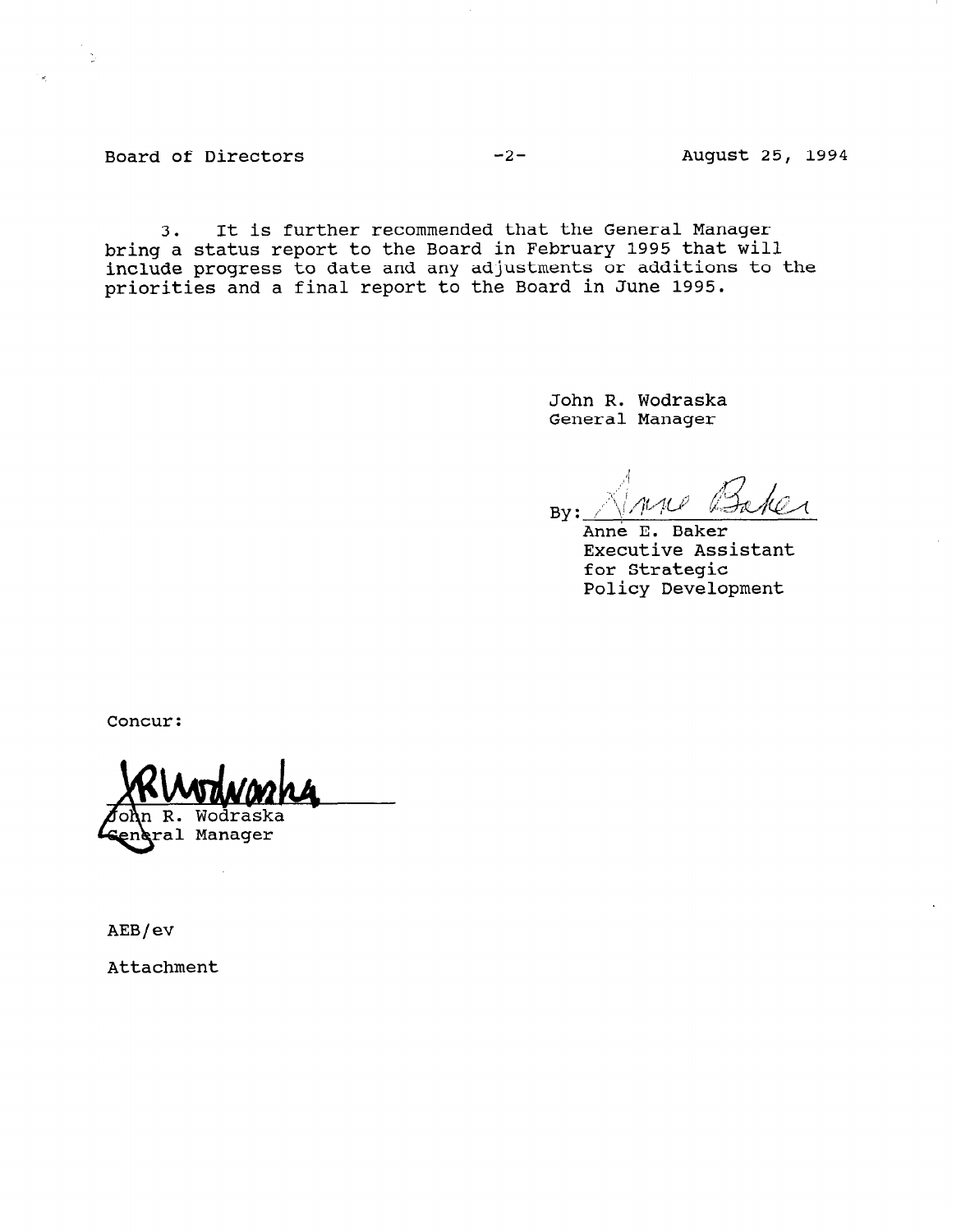August 25, 1994

# GENERAL MANAGER'S PRIORITIES FY 1994-95

 $\sim$   $\mathcal{L}$ 

The priorities for the coming year are those issues I believe are critical and require emphasis and special attention. The priorities are grouped according to our preliminary Strategic Plan Guiding Principles of Water, Cost, Finance, Facilities, Environment, Workforce and Interdependence. The priorities reflect both core business activities and strategic initiatives. The core business priorities include key efforts in our fundamental purpose of delivering water to the member agencies which meets State and Federal standards 100% of the time. Strategic initiatives are those items that have a high external profile, are at a critical stage and/or would result in a significant improvement in delivery of service. The annual budget identifies 400+ divisional priorities or activities under way that are not all mentioned here. This is not to suggest they also are unimportant to Metropolitan. It is our intent to be responsive to all challenges confronting Metropolitan in achieving its mission.

All of the unrepresented employees, including the Deputy General Managers, Division Managers, Assistant Division Managers and Executive Assistants will be evaluated on successful accomplishment of these priorities. They will be also evaluated on implementation of the Strategic Plan, management of staff resources including achievement of a diversified workforce and MBE/WBE objectives, minimizing costs and managing dollars in a fiscally responsible, cost-effective manner, and their execution of the day-to-day activities of the District. Adjustments may be made by consultation between the General Manager and the Board as necessary during the year.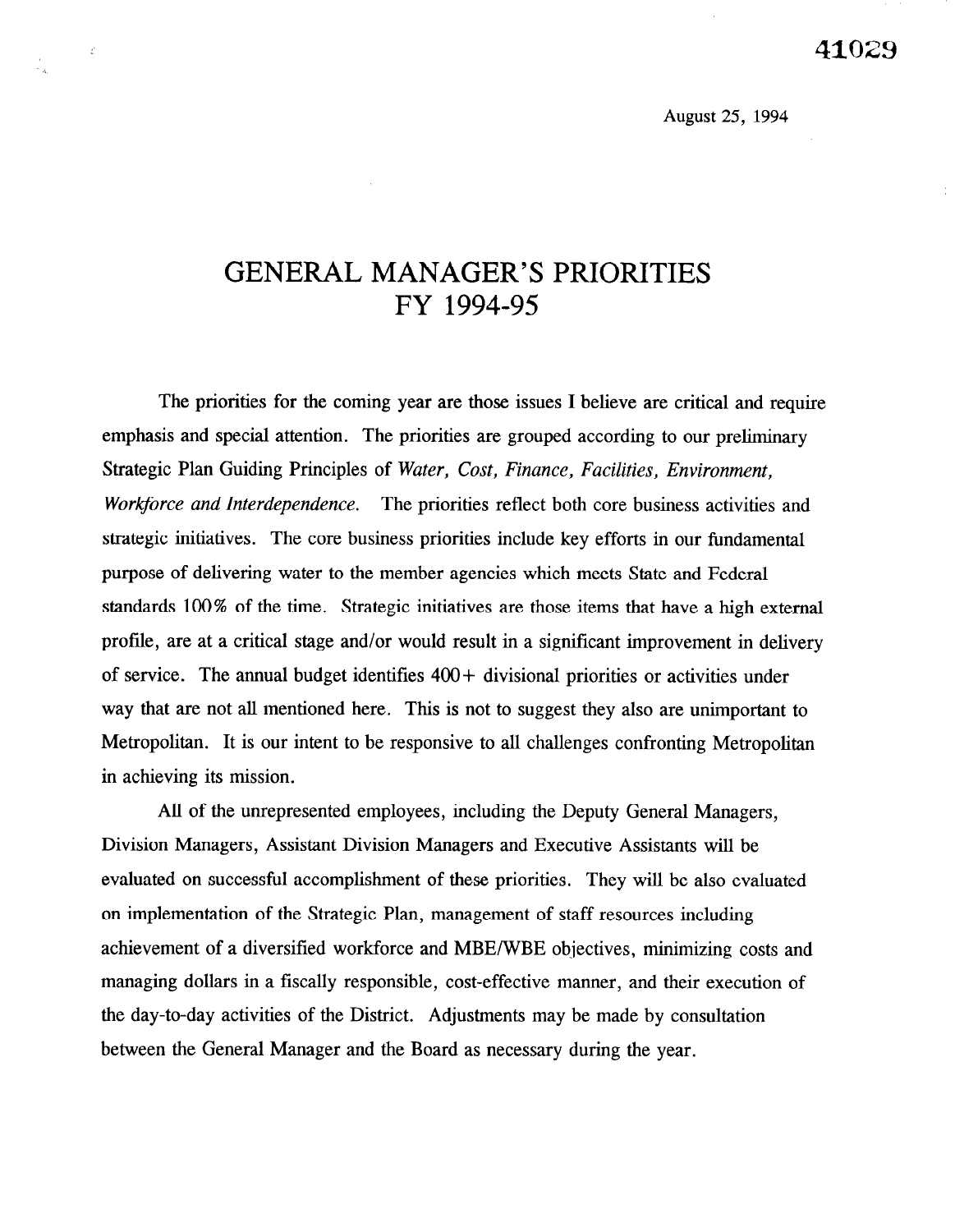#### I. WATER

#### A. Guiding Principle

Metropolitan is dedicated to the development and management of sufficient and wholesome water in an innovative, cost-effective, and environmentally sound manner that will sustain the economy and quality of life in Southern California; and it will accomplish this goal through collaborative stewardship with other water users in California and the Western States.

## B. Priorities

\*\*Maintain resources plans and operational procedures to provide an adequate, reliable delivery of high quality water including: 1) keeping the Colorado Aqueduct full (6/95); 2) assuring 1995 State Water Project allocations are based on entitlements, consistent with 1994 allocations and in cooperation with other state contractors (3/95); 3) complete agreement between Metropolitan and program partners to complete negotiations for 75,000 AF of transferred water from Central Valley Transfers (6/95); 4) Following revisions to the water management programs in the January Strategic Assembly develop implementation goals for development of reclaimed water through the local projects program, investigate and resolve short and mid-term solutions & toward maintaining water quality at a level in the Skinner service area to promote and maintain reclamation (3/95); 5) integrate groundwater programs and, in cooperation with member agencies develop at least 70,000 AF of groundwater concentrating on conjunctive use programs within the service area in the North Los Posas, Raymond and Chino Basins (6195); 6) continue implementation of integrated water conservation program including enforcement of BMPs, revised incentives under IRP, and achieve 90% sign up of the cities and water agencies to BMPs (6/95); 7) maintain compliance with Safe Drinking Water Act standards  $100\%$  of the time.  $(6/95)$ 

\*\*Complete Integrated Resources Plan/Water Rates and Revenues programs including update of the System Overview Study. (3/95) Develop and achieve consensus through Strategic Assembly on implementation programs, including drought management plan, operations plan, water management and seasonal storage programs, and related CIP. (3/95)

\*\*In the Bay/Delta, form urban, agricultural, environmental, regulatory partnerships to reach consensus on: 1) near term environmental standards and the initiation of a state-federal multi species habitat plan. (6/95)

\*\*Reach decision for lining All American Canal and complete negotiations for an agreement to provide an additional (up to 200,000 AF) Arizona underground storage. Continue to develop multistate management programs for increasing reliability of Colorado River water, including: a) completing Lower Basin feasibility report on MSHCP; b) develop a Lower Basin states forum. (6/95)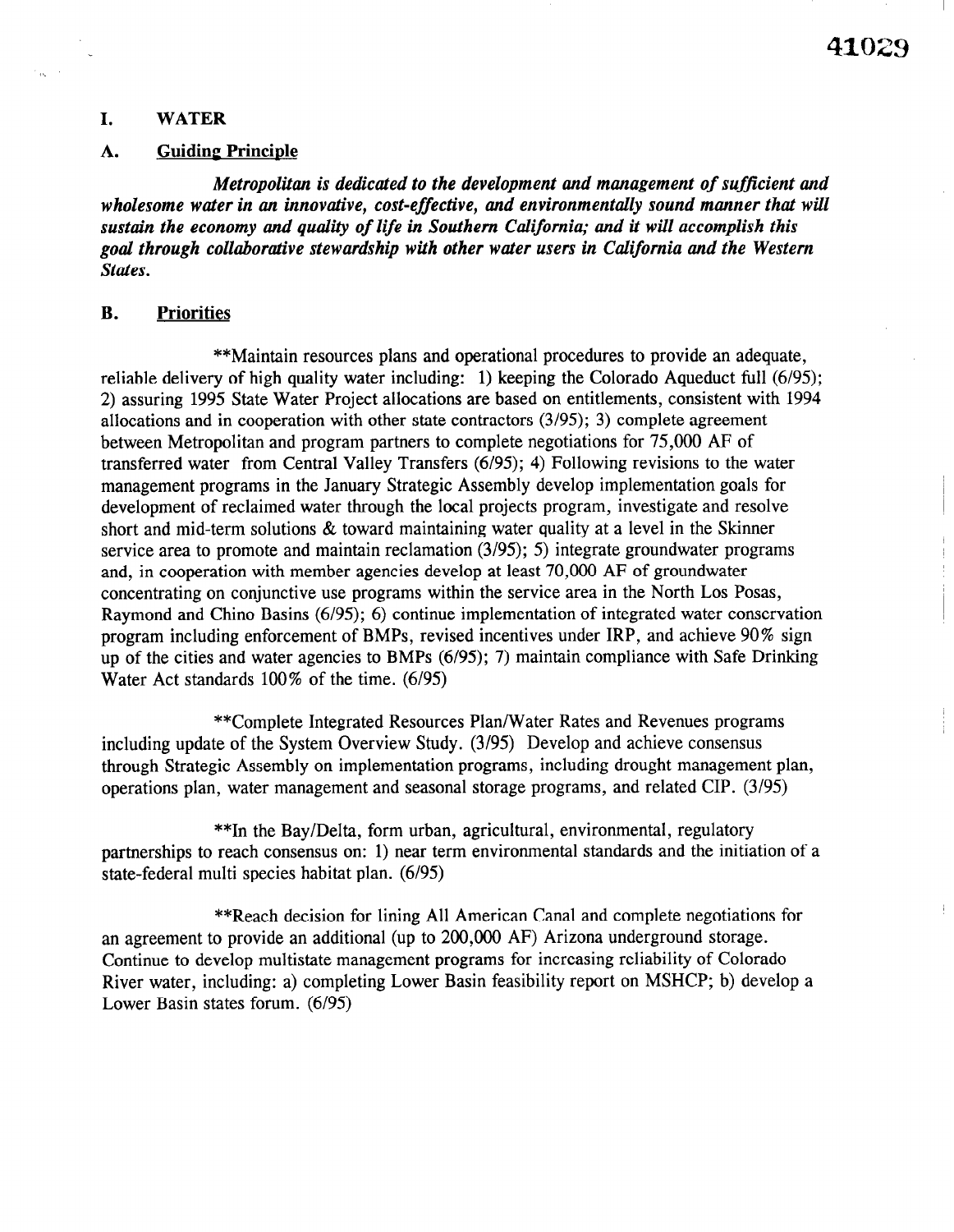# II. COST

 $\overline{z}$ 

#### A. Guiding Principle

Metropolitan will conduct its business with an unwavering commitment to providing value to its customers in a cost effective manner.

#### B. Priorities

\*\*Continue implementation of cost control program by holding 0 & M costs below '94-95 budget level and reduce number of temporary employees as a result of Phase I implementation. (6/95)

\*\*Develop a value engineering program. (2/95)

\*\*Implement new workplace business programs including implementing Phase I reengineering and establish new career paths for affected workforce. (6/95)

\*\*Complete first round of benchmarking of core business activities including productivity measurement. (1/95) Manage business functions to achieve a productivity improvement of 5% consistent with the achievement of a 15% improvement by 1996 consistent with the Strategic Plan.  $(6/95)$ 

#### III. FINANCE

#### A. Guidine Principle

Metropolitan is committed to the development and responsible stewardship of metropolitan is commuted to the development and responsible stewardship jinancii

# B. Priorities

\*\*Complete Long Range Finance Plan in coordination with Integrated Resources<br>Plan, including a revised and reduced CIP and new revenue programs. (2/95)

\*\*Reengineer Treasury operations and manage investment portfolio to provide<br>interest earnings of \$46 million for 94-95 and increase portfolio yield by 40 basis points. (6/95)

\*\*Develop plan for maximizing revenues from MWD's hydroelectric power. plants consistent with primary mission of delivery of water. Negotiate a new rate with DWR for Phase I plants to achieve an increase in revenue of \$1 million.  $(6/95)$ 

\*\* Finalize and implement the new revenue structure including summarizing and reviewing with the Board findings and implications of the studies requested by the Board as a condition to adoption of the new financial structure. (1/95)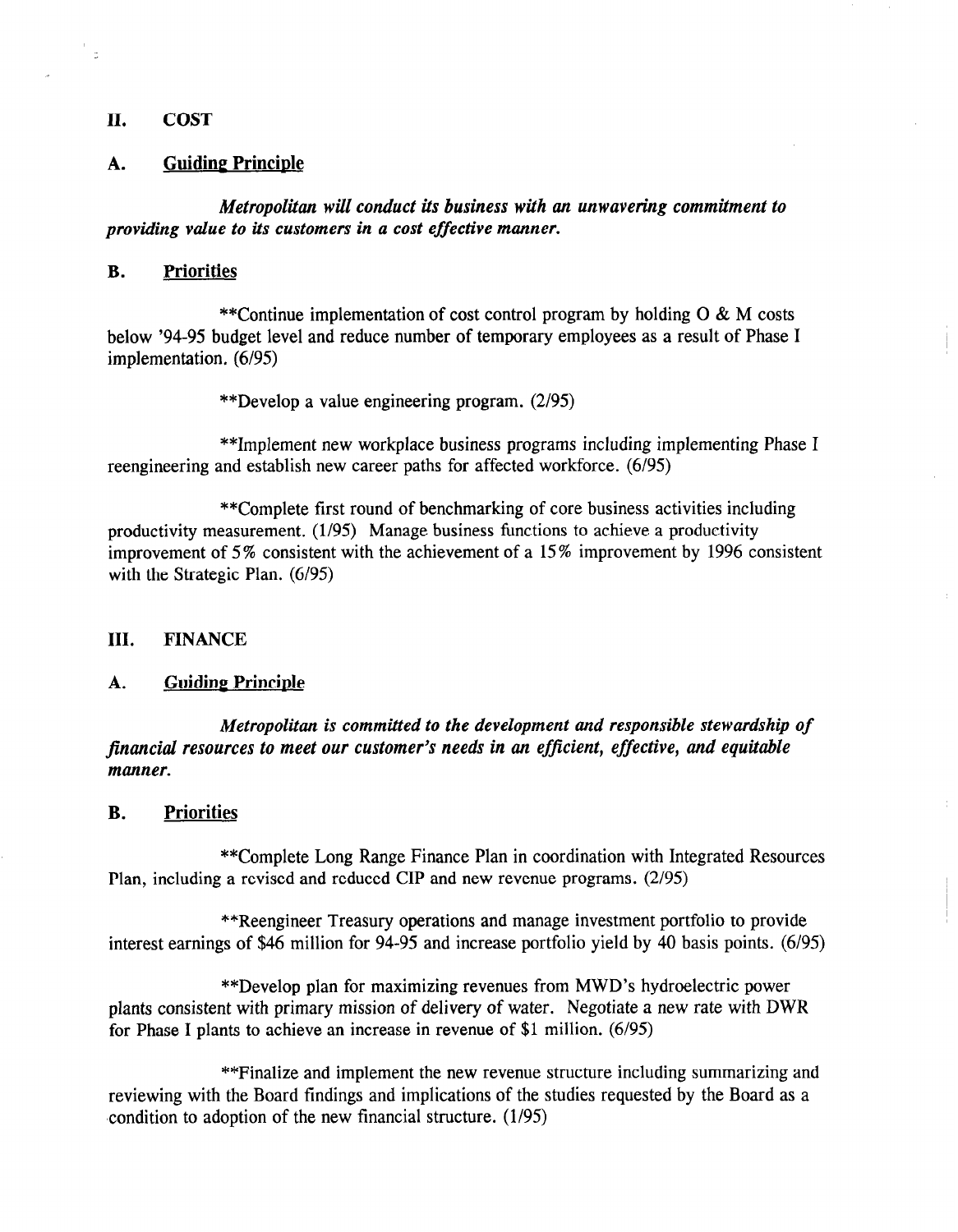#### IV. FACILITIES

#### A. Guiding Principle

Metropolitan will plan and constract high-quality facilities, and operate and maintain them in a manner that ensures reliability, safety, and security.

## B. Priorities

\*\*Refine and develop a Business Resumption Plan/Disaster Recovery Program including a response plan for restoring service in the Skinner Service area from an earthquake disrupting service in the Elsinore Valley area. (2/95)

\*\*Implement the Capital Improvement Program, including design and/or construction, to achieve water quality and reliability, with the projects common to all of the resource mix alternatives being developed in the IRP. (6/95)

\*\*Complete negotiations for acquisition of Union Station parcel and for a development agreement with Catellus Development Corporation; commence architectural/site planning/preliminary space programming activities, through schematic design, for the construction of the new headquarters. Complete an overall facilities master plan including the La Verne Master Plan (Weymouth/Water Quality Lab, as well as Arrow Highway sites) and the interim relocation of the Data Center to leased San Dimas facilities. (6/95)

\*\*Maintain present environmental, safety, and health compliance in a cost effective manner. (6/95)

\*\*Review Metropolitan's infrastructure relative to facilities that need additional monitoring/refurbishment to reduce risk to acceptable levels. (12/94)

# V. ENVIRONMENT

# A. Guiding Principle

Metropolitan will integrate environmental values and awareness in its decisionmaking to foster innovative and practical solutions in all its activities.

# B. Priorities

\*\*Through partnerships, initiate comprehensive MSHCP to support Colorado River and Bay/Delta Endangered Species issues, including development of an action plan for implementation and GIS database to evaluate facility alternatives, and conduct an environmental review. (6/95)

\*\*Prepare and distribute comprehensive Environmental Report to document both Metropolitan's continuing commitment to incorporate environmental values in decision-making and performance. (11/94)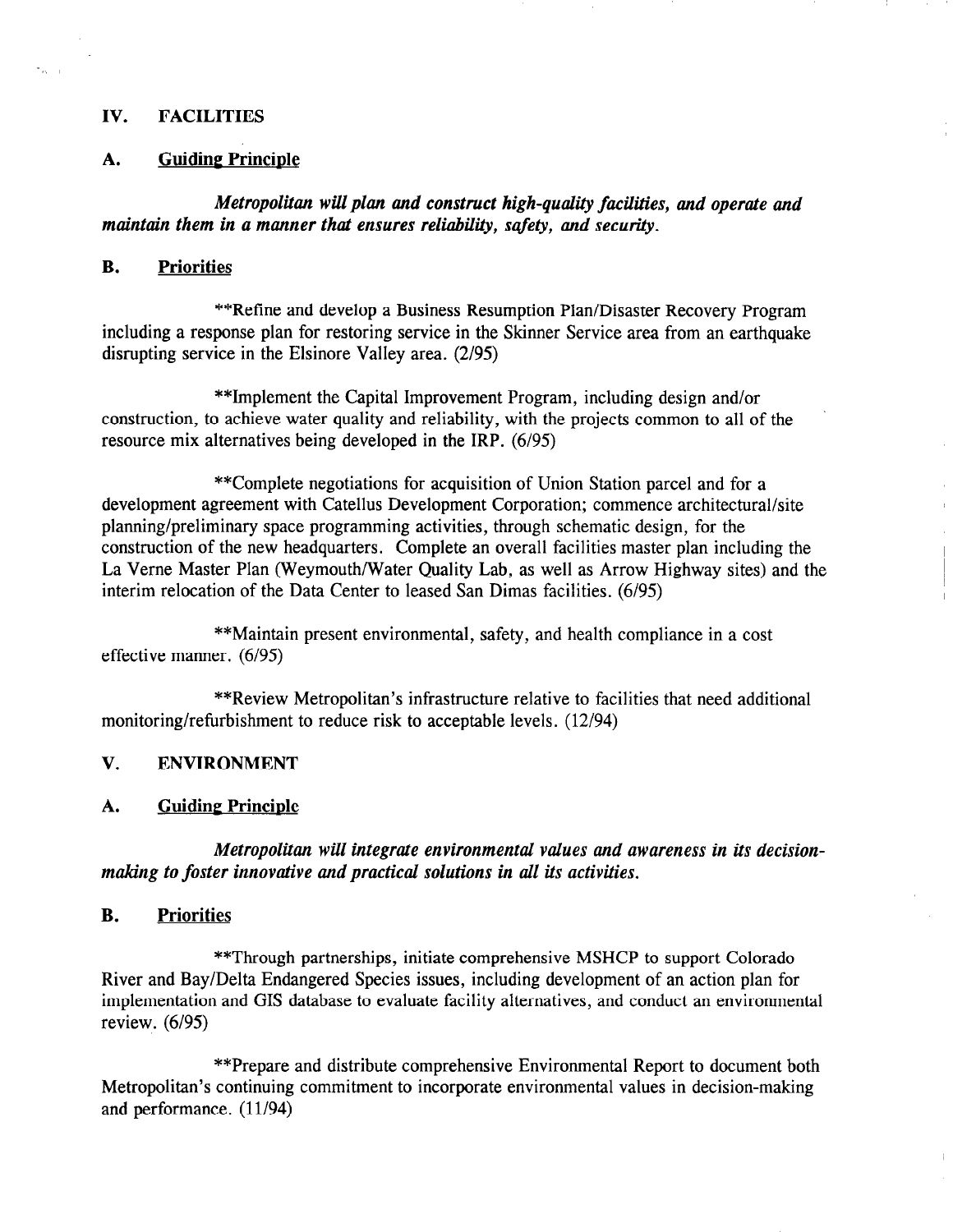#### VI. WORKFORCE

 $\mathcal{L}$ 

a)<br>Ali

#### A. Guiding Principle

Because a dedicated, diverse workforce of staff, vendors, and consultants is Metropolitan's most valuable asset, Metropolitan is committed to providing a work environment that fosters empowerment and accountability, performance and career enhancement, well-being and mutual respect.

#### B. Priorities

\*\*Complete studies and implement plans for restructuring Engineering (3/95) and Operations Divisions. (2/95)

\*\*Achieve the objectives of the Office of Diversity by implementing the Business Outreach Program to meet MWD goals of 15% MBE and 5% WBE. (6/95)

\*\*Revise affirmative action plan, including increasing hiring and retention of minority and women through mentoring and career planning. (6/95)

\*\*Manage early retirement programs, including priority replacements, ensuring hiring of new employees that are reflective of the diversity within the labor market. (3/95)

\*\*Implement new organizational structure. Identify and develop new processes and procedures, communications programs, and human resources efforts, including development of dual career track for core business and project functions.  $(1/95)$ 

\*\*Complete job classification study in cooperation with the field supervisors and MAPA. (10/94) Begin job classification sutdy in cooperation with AFSCME and ACE. (6/95)

\*\*Develop and implement an apprentice program in conjunction with the Domenigoni Valley Resevoir project construction program and in the Operational Division. Implement a student mentoring program for engineering. (6195)

#### VII. INTERDEPENDENCE

#### A. Guiding Principle

Metropolitan shall work cooperatively with our Member Agencies and their Subagencies to provide a reliable water supply to Southern California and to provide that service in an independent, fiscally - responsible, and equitable manner.

# B. Priorities

\*\*Improve collaborative decision making processes with member agencies and other resource agencies with the goal of providing a higher and more responsive level of service and communications with the Member Agencies. (6/95)